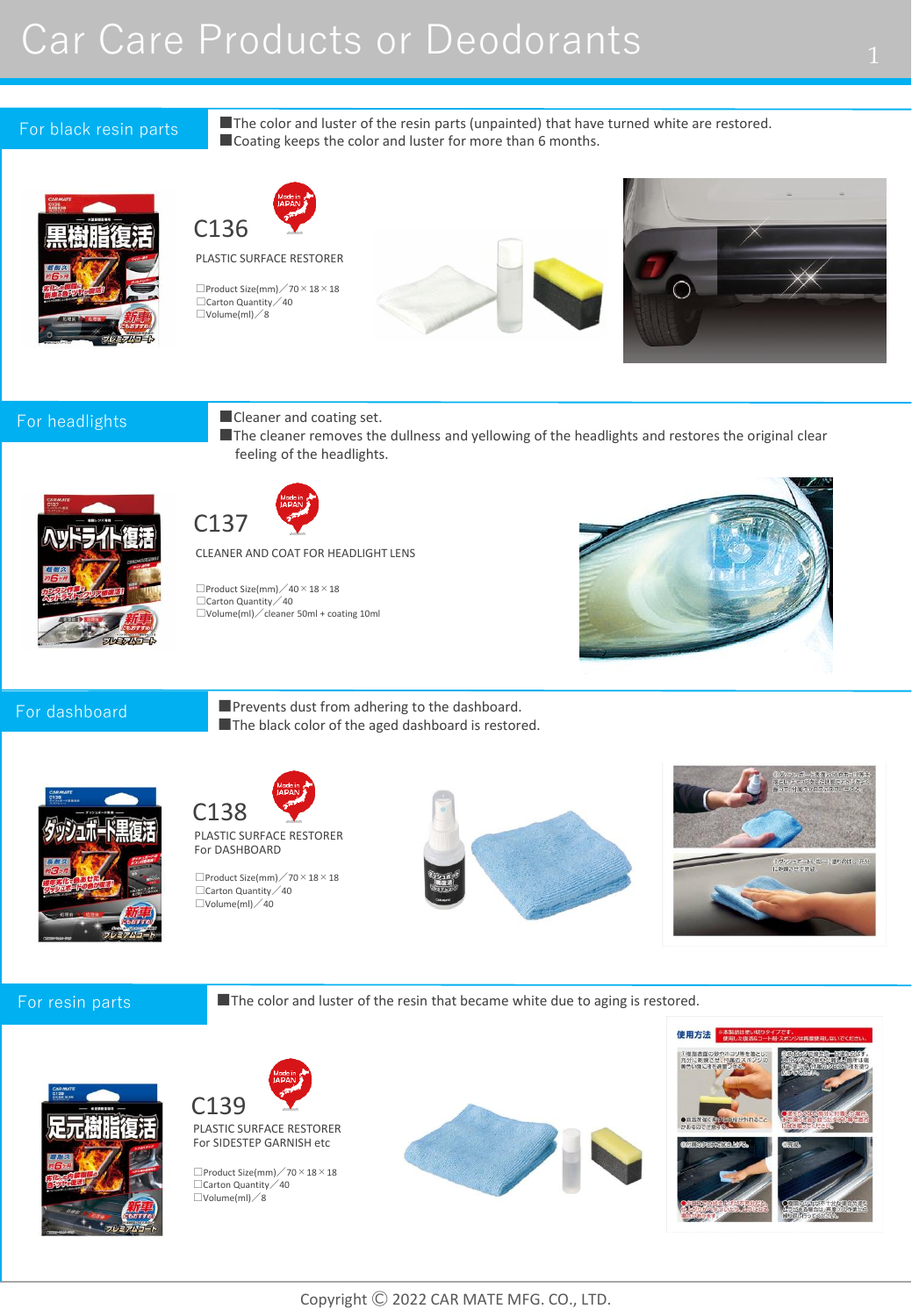# Car Care Products or Deodorants 2008

### For windshield

■Crystal clear view offer. For approx.  $10$  <sup>Wind</sup>

C110 XCLEAR HYPER WATER REPELLENT

 $\Box$ Product Size(mm)  $\angle$  180  $\times$  52  $\times$  52 □Carton Quantity / 20  $\square$ Volume(ml) / 72

**BEFORE** AFTER

Our normal item

Water drops tend to be left, depend on<br>wind and driving speed.

This product

Our special method improvesslipping<br>function. Good for even at low speed or light rain.



Just spray this product! Quick effect for a sudden rain.

## For outside mirror

■Water drops have gone by water soluble polymer. ■ More clear than water repellent.

■Water drops sliding even at low speed or light rain.